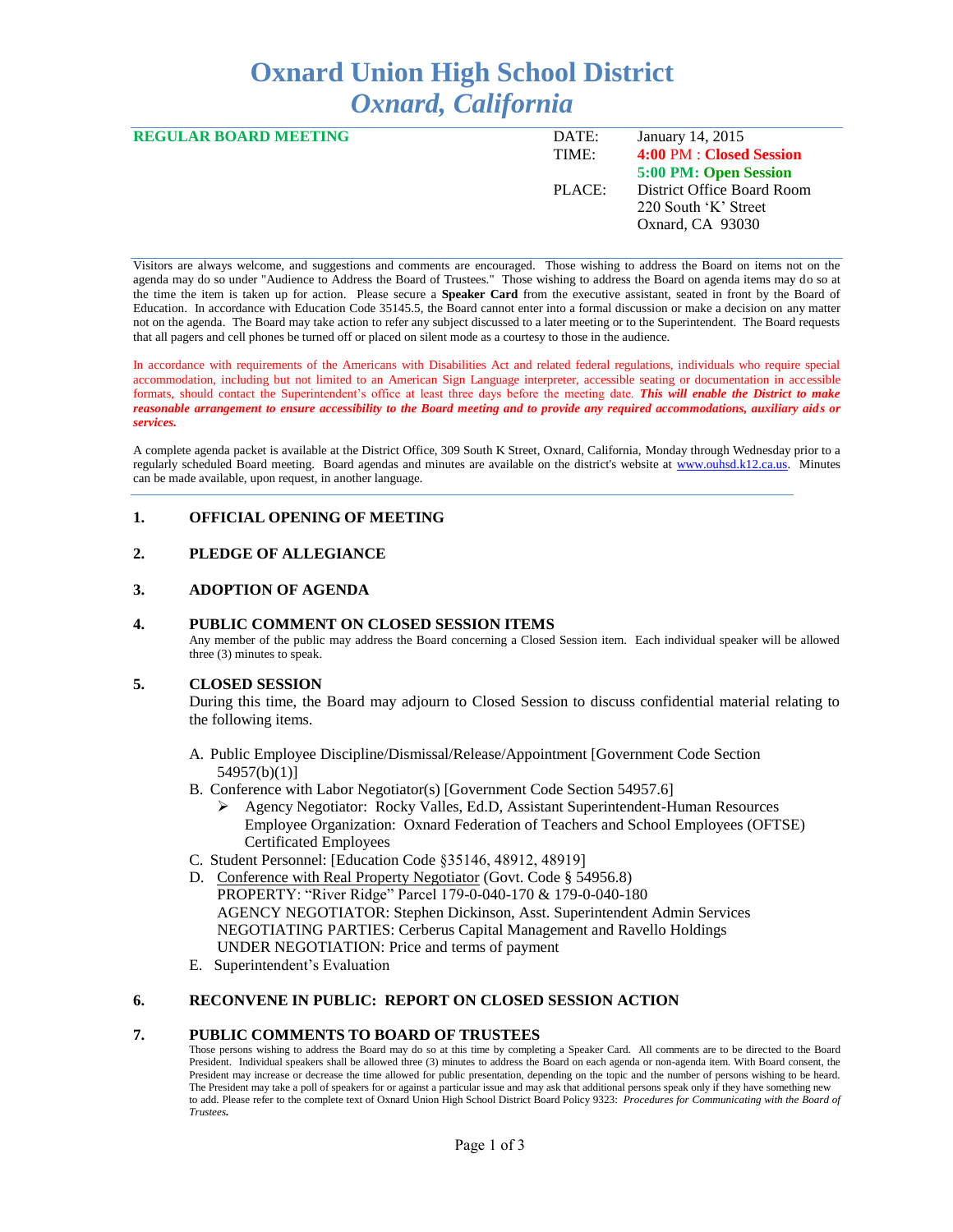Board Meeting Agenda January 14, 2015

**8. SUPERINTENDENT'S REPORTS** General Report: Gabe Soumakian, Ed.D.

#### **9**. **STUDENT REPRESENTATIVE BOARD REPORT**

#### **10. CONSENT CALENDAR**

#### **Administrative Services**

- A. Consideration of Approval of Purchase Orders and Direct Pays, November 25 – December 31, 2014
- B. Consideration of Approval of the Oxnard Union High School District 2015-2016 Budget Calendar
- C. Consideration of Approval of Yearbook Agreement with Herff Jones for Channel Islands High School for 2015-2016 School Year
- D. Consideration of Approval of Change of Rate of Mileage Reimbursement to Equal IRS Approved Standard Mileage Rate

#### **Educational Services**

- E. Consideration of Approval of Non-Public School Placement for Student Cases, according to the Recommendation of the Student's IEP Team and the Director of Special Education
- F. Consideration of Final Approval of Out of State Field Trip ACHS German American Partnership Program (GAPP) Team to Germany, March 14-April 4, 2015, Culture and Language Immersion/Exchange Program
- G. Consideration of Approval of Williams Quarterly Report 2nd Quarter Oct 1 Dec 31, 2014

#### **21st Century Learning & Innovation**

- H. Consideration of Approval of Stipulated Student Expulsion by Agreement of the School Principal, the Student, and the Students' Parent/Guardian, as per Board Policy 5144, Section 22
- I. Consideration of Approval of the Service Agreement between Oxnard Union High School District on behalf of Channel Islands High School and the Regents of the University of California, University of California, Santa Barbara (UCSB Early Academic Outreach Program)
- J. Consideration of Approval of the Memorandum of Understanding between Oxnard Union High School District and the Institute for Evidence-Based Change

#### **Human Resources**

K. Consideration of Approval of Certificated and Classified Personnel

## **11. ACTION ITEMS**

#### **Administrative Services**

A. Consideration of Adoption of Resolution #15-01, Resolution of the Board of Trustees of the Oxnard Union High School District Designating Certain Products as District Standards Pursuant to Public Contract Code Section 3400

#### **Human Resources**

- B. Consideration of Adoption of Board Policies*,* [First Reading]
	- $\geq$  4112.9: Employee Notification
	- $\geq$  4113: Assignment